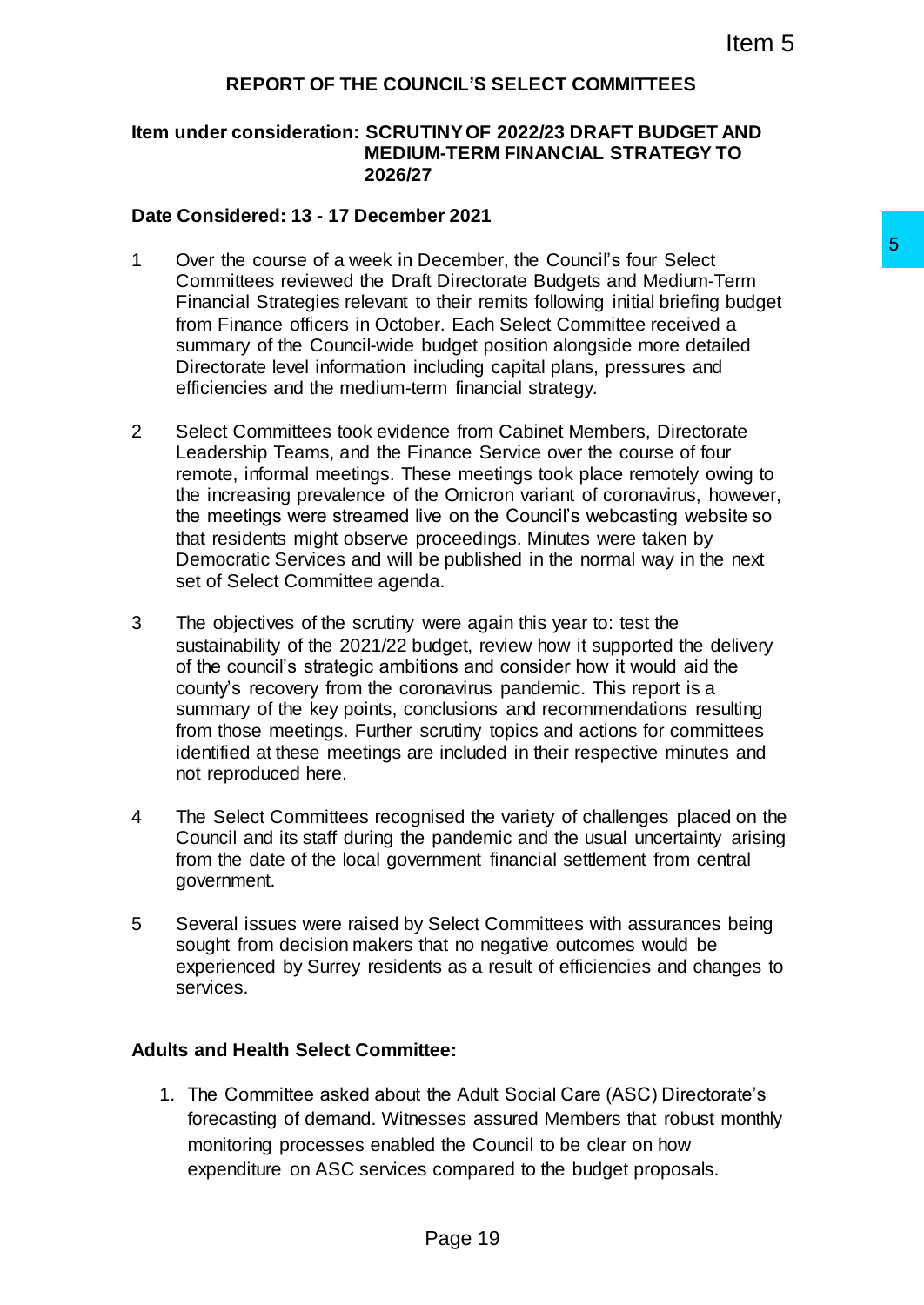- 2. The potential financial impact of the Omicron variant was raised and how this had been factored into the reserves for 2022/23. The Director of Public Health explained that the risk of a new variant had remained on the corporate risk register and that through using COVID reserves, Public Health could flex their services as appropriate. In terms of contingencies, The Director of Finance (Corporate and Commercial) stated that from the 2021/22 financial year, the Council had circa £11 million of reserves and contingencies which could be added to the 2022/23 budget, any unspent money from 2021/22 could be carried over.
- 3. The sustainability and risks of the Learning Disabilities and Autism (LD&A) efficiencies were explored. The Executive Director of Adult Social Care explained that expenditure on LD&A had risen, and would continue to do so, due in large to those transitioning from Children's Services into ASC every year. The Executive Director of Adult Social Care explained that the proposed efficiencies in this area were focused around changing the model of day care services and a maximisation of independence.
- 4. The Mental Health Lead for the Independent Mental Health Network asked for reassurance that mental health would be a focus of forthcoming budgets to ensure that ASC capacity could meet the increased demand. The Strategic Finance Business Partner (ASC and PH) stated that the assumption of a continuation of the high level of demand for mental health services was built into the draft budget for 2022/23.
- 5. The Chairman enquired about how the efficiencies identified would help to tackle health inequalities and the impact on residents. The Director of Public Health explained that the efficiencies outlined in Public Health for the 2022/23 draft budget were relatively small and that they should not have any material impact on health inequalities.

# **Children, Families, Lifelong Learning & Culture Select Committee:**

1. The Committee probed the assumptions and deliverability of efficiencies in the budget particularly regarding Children's Services. The Executive Director for Children, Families and Lifelong Learning highlighted that the approach taken was about working differently to better meet families' needs at a lower cost, such as through the prior introduction of the new Family Safeguarding Model and the creation of more in-county placements. The Committee highlighted the challenge of the high number of agency social workers, placements in independent school settings and the financial pressure this created. 5<br>
somatingencies which could be added to money from 2021/22 could be added to money from 2021/22 could be carried<br>
3. The sustainability and risks of the Lea<br>
(LD&A) efficiencies were explored. The<br>
care explained that ex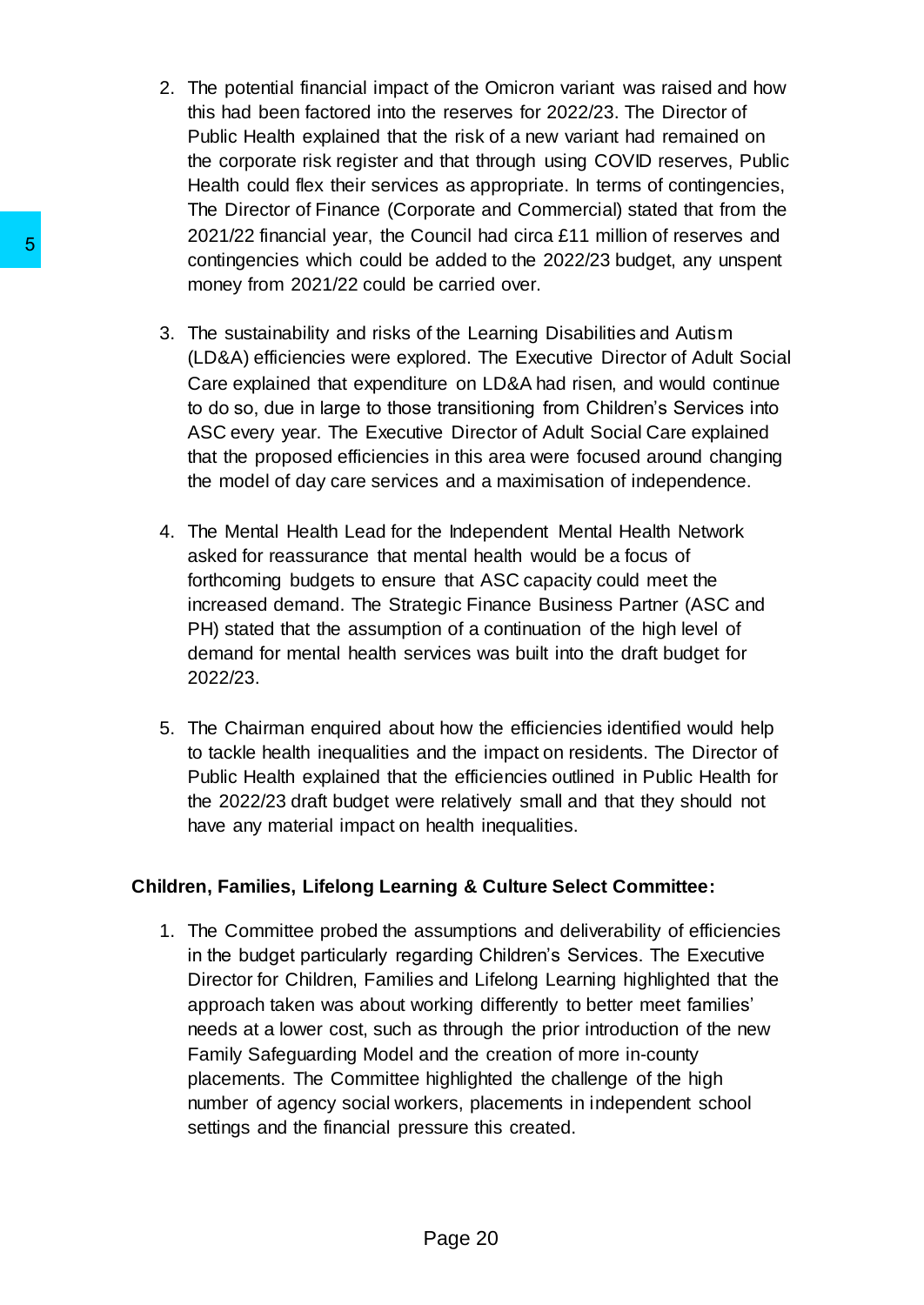- 2. Witnesses stated that the council set its budget with regard to the Community Vision 2030 and the four priority objectives. This was shown through decisions regarding whether directorates were required to close budget gaps in their entirety or whether additional funding could be directed to those services. Thus, it was unlikely that the budget gaps for 2022/23 for Adult Social Care, Children, Families & Lifelong Learning and DSG High Needs Block would be closed through further efficiencies.
- 3. When asked what impact government's Special Educational Needs & Disabilities review could have on the assumptions around funding for the 2022/23 budget and the MTFS the Committee were informed that the current assumptions around ongoing funding for the High Needs Block included an 8% year on year increase in funding, which was based on previous years and was likely to be broadly correct for the next couple of years.
- 4. A Member enquired about the basis of the assumption that service income in Customers & Communities would return to pre-COVID levels and the degree of confidence in that assumption. The Strategic Finance Business Partner highlighted the challenge of this assumption and highlighted that there had already been positive indications of this in the 2021/22 financial year, especially in the Registration service. £500,000 of COVID-19 funding had been used to support the Directorate in the 2021/22 financial year. isomotion to consider the sample of the Caster Caster Caster Caster Caster Caster Theorem and the committee were informed that the Street Committee were informed that the Smogning funding for the High Needs Block increase

# **Communities, Environment and Highways Select Committee:**

- 1. The Committee first raised the broader issues of the impact of the end of furlough, increasing inflation and other income pressures on Surrey. Witnesses agreed that uncertainty arising from the pandemic brought risks to delivering the budget. To deal with this there was a £20m contingency built into the budget centrally to meet unforeseen pressures and there was a £58m total contingency.
- 2. The Committee sought a commitment that the savings and efficiencies identified in the draft budget proposals would not lead to any deterioration in services to residents. The Cabinet Member for Transport and Infrastructure confirmed that there were no plans to reduce services.
- 3. The Committee raised several queries in relation to the Council's climate change work. Witnesses were asked if this budget would deliver the reduction of 1.2million tonnes of carbon dioxide as set out in the Greener Futures Delivery Plan. An Officer said that although it was too early to confirm, the projections had now been completed so it would be possible to track progress. A member asked if the budget alongside the MTFS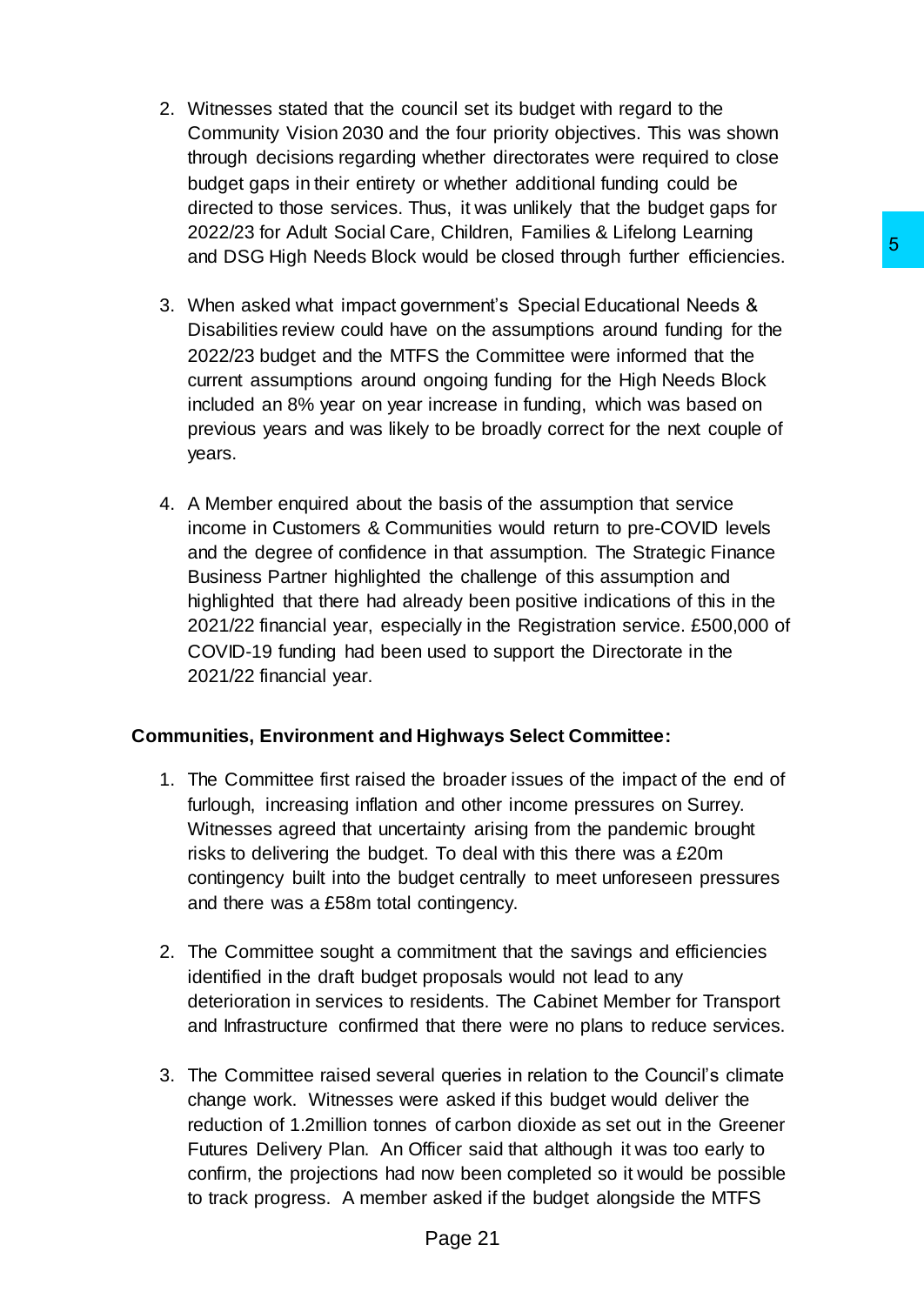was adequate to deliver the Greener Futures initiative and climate change delivery plan. The Committee were told that the Council would be able to leverage the investment and that capacity had been created to develop bids for additional funding as the Council's budget alone would not be sufficient for the Greener Futures initiatives and the Climate Change Delivery Plan. The Committee considered the idea of a carbon budget running parallel with the financial budget in the future as a means of staying on top of our commitments.

#### **Resources and Performance Select Committee:**

- 1. The Committee questioned the impact of the proposed budget reductions or efficiencies on residents and the Council's service delivery. Witnesses said that the final budget package was being produced with an expectation that that would include updated impact assessments to consider any changes to service delivery. They added that where the service had identified equality implications, impact assessments would be drafted alongside these in addition to being presented to the relevant Select Committee and Cabinet as part of the future decision-making process. 5<br>
Subset turning paramet war as mature<br>
of staying on top of our committensis.<br>
Resources and Performance Select Comm<br>
1. The Committee questioned the impact<br>
said that the final budget package was<br>
expectation that that
	- 2. Some concerns were raised about the timing and method for collecting feedback from residents on their priorities for Council spending. Officers reassured Members that it was as rigorous as possible and built on prior consultation rounds with residents earlier in 2021. Witnesses took on feedback on the closure date of the consultation. Following on from this the Committee raised differing council tax support offers across the 11 districts and boroughs and how information on these different offers could be disseminated as part of engagement with residents on the council's budget proposals.
	- 3. A Member asked why reserves were being bolstered whilst at the same time the Council was increasing its borrowing. Witnesses advised that the Council didn't externally borrow until there was a need to do so and its savings offset the amount of reserves, so in terms of interest costs every pound in reserve would offset interest costs until that funds were required to fund the capital programme. Although the numbers in reserve seem significant, it would not be beneficial to reduce them and risk the profile of the Council's finances over the medium-term.
	- 4. A Member noted an overspend of £3m in IT & Digital and asked if it had been included as a budget pressure and if so where. Officers explained that a report was planned for Cabinet in December 2021 on the cost of the delay to the implementation of the My Surrey corporate system. That impact had been registered in both the capital and the revenue budgets.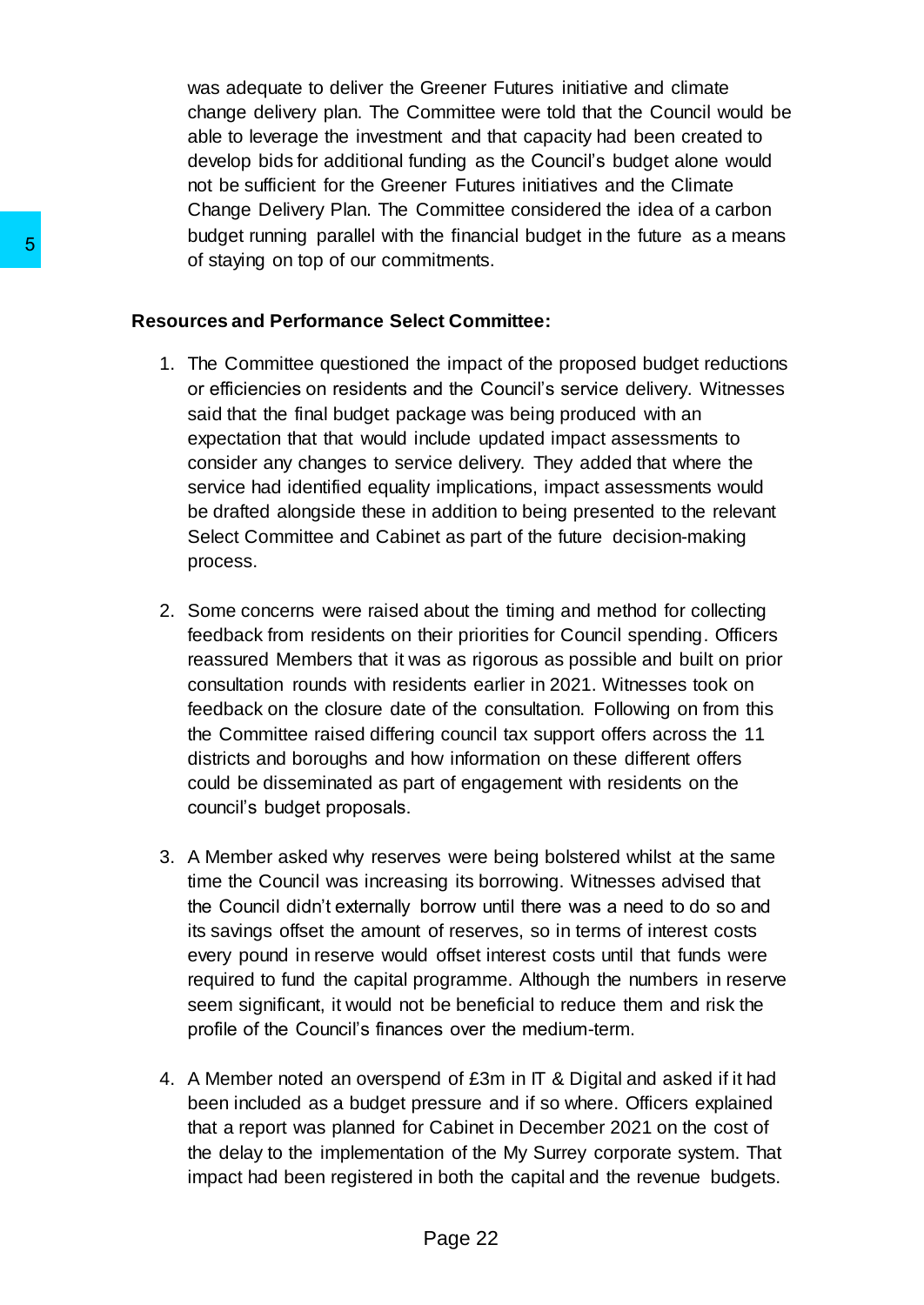- 5. A Member asked if the Council had reviewed similar Council's corporate costs to understand how our costs compared. The Committee were informed that the subject of benchmarking was an important one, it was a complex area due to a lack of availability of comparable data. However, work was being undertaken to build local networks and have useful discussions to enable more focus on this.
- 6. The Committee wished to understand the reasons for non-delivery of a number efficiencies and whether there were similar risks within the current budget. Officers said that the forecast for 2021/22 was that £4.1m of efficiencies were deemed to be undeliverable, with approximately half of that figure being in the Adult Social Care Directorate. The impact of COVID-19 was a consistent underlying theme across the non-delivery of efficiencies in 2021/22 and this would continue in 2022/23. The budget had been set based on several core assumptions, COVID-19 being one of them. derstand the reasons for non-delivery of a<br>ther there were similar risks within the<br>that the forecast for 2021/22 was that £4.1m<br>that the forecast for 2021/22 was that £4.1m<br>alt and consider the more areas the non-delivery

# **Recommendations to Cabinet:**

- 1. Cabinet is asked to consider creating a parallel carbon budget (carbon impact of the total budget) in 2023/24 to be set alongside the financial budget so the carbon emission implications of decisions as well as the financial implications can be scrutinised. **(Communities, Environment and Highways Select Committee)**
- 2. The Cabinet Member for Transport & Infrastructure to provide evidence in the final budget to assure the committee that the additional capacity planned for the Planning Enforcement Team is adequate and realises additional revenue in terms of recovered costs. **(Communities, Environment and Highways Select Committee)**
- 3. The Community, Environment and Highways Select Committee seeks assurances from the Cabinet that the final 2022-23 budget has adequate resources allocated to support the high priority action plans and intended outcomes in relation to:
	- a. Climate Change and Greener Futures Delivery Plans;
	- b. A shift to Local Transport Plan 4 and active travel; and
	- c. Recommendations of the Greener Futures Reference Group previously presented to Cabinet

# **(Communities, Environment and Highways Select Committee)**

4. Cabinet is requested to ensure that a comprehensive, representative, and early budget consultation with residents and key stakeholders should form an integral part of the Council's annual budget setting process with findings communicated to all Members and made available to Select Committees with draft budget papers. The initial budget consultation process should conclude first before a draft budget is presented to the Council's Select Committees. The deadline for this year's call for